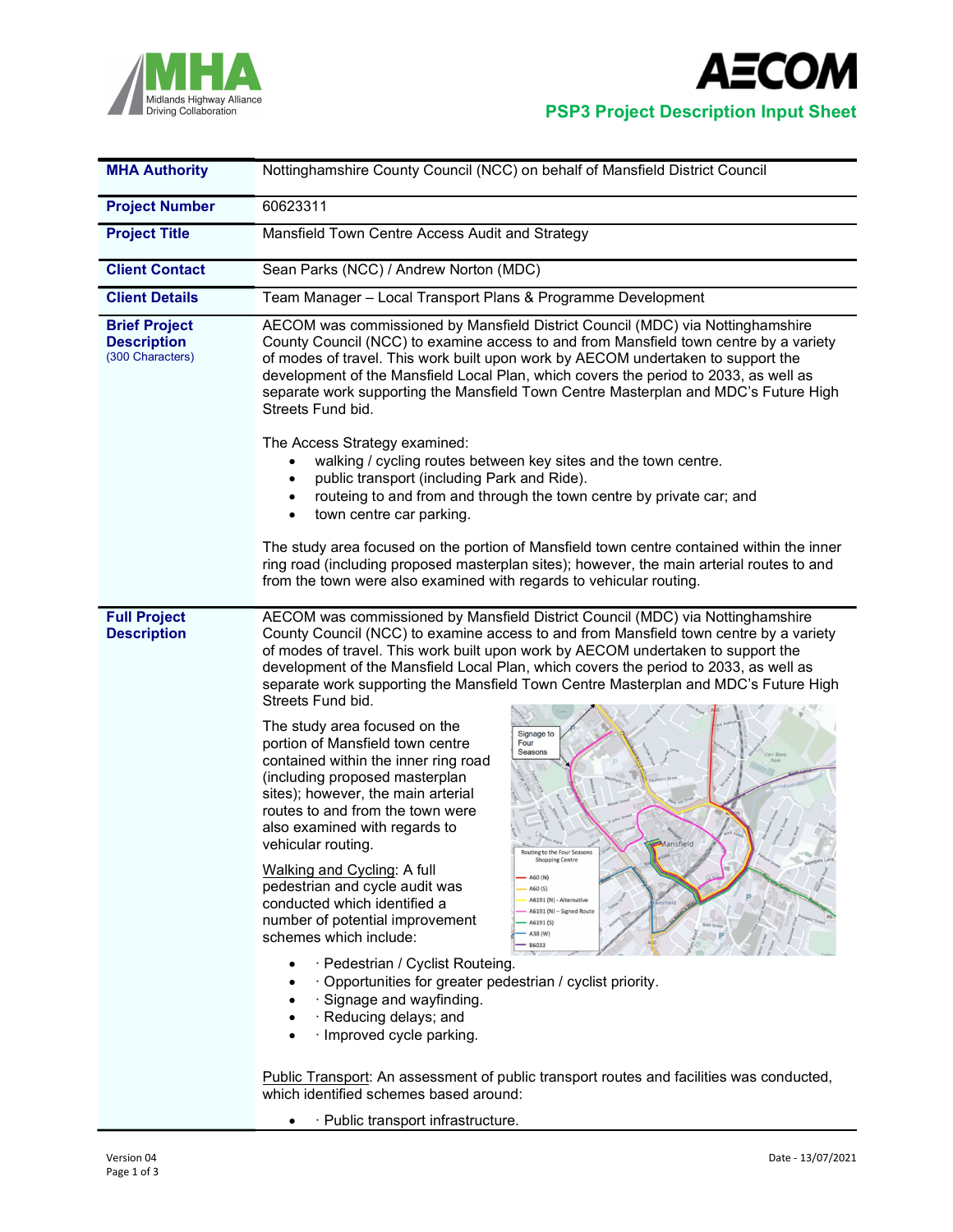



|                                                 | · Passenger environments.<br>٠<br>· Potential timetable improvements.<br>· Ticketing; and                                                                                                                                                                                                                                                                                                                                  |  |  |  |  |  |
|-------------------------------------------------|----------------------------------------------------------------------------------------------------------------------------------------------------------------------------------------------------------------------------------------------------------------------------------------------------------------------------------------------------------------------------------------------------------------------------|--|--|--|--|--|
|                                                 | · Congestion hot spots.                                                                                                                                                                                                                                                                                                                                                                                                    |  |  |  |  |  |
|                                                 | In addition, an examination of the potential for Park and Ride concluded that this would not<br>be appropriate for Mansfield.                                                                                                                                                                                                                                                                                              |  |  |  |  |  |
|                                                 | Car Parking: An assessment of current parking demands and forecasting based on<br>masterplan re-development aspirations identified a potential shortfall in parking by the end<br>of the Local Plan period. Strategies to address this have been identified include:                                                                                                                                                       |  |  |  |  |  |
|                                                 | . Further improvements to the Walkden Street MSCP.<br>٠<br>· Reallocation of demand via; the implementation of Variable Message Signing<br>$\bullet$<br>(VMS); encouraging use outside of peak times; mode shift; and<br>· Provision for electric vehicle charging.<br>٠                                                                                                                                                   |  |  |  |  |  |
|                                                 | Vehicular Routeing: An examination of existing routeing around the town identified issues<br>with the current one-way system and ring road. Options to address these issues include:                                                                                                                                                                                                                                       |  |  |  |  |  |
|                                                 | Creation of new entry points to the one-way ring; and<br>Additional road markings or signage.<br>٠                                                                                                                                                                                                                                                                                                                         |  |  |  |  |  |
|                                                 | A long list of all potential options for all travel modes was prepared for future consideration<br>by MDC and NCC.                                                                                                                                                                                                                                                                                                         |  |  |  |  |  |
|                                                 |                                                                                                                                                                                                                                                                                                                                                                                                                            |  |  |  |  |  |
| <b>Innovation</b>                               | Can this be applied to other MHA projects? $\Box$                                                                                                                                                                                                                                                                                                                                                                          |  |  |  |  |  |
| <b>Lean Delivery /</b>                          | <b>Efficiency Savings: £n/a</b>                                                                                                                                                                                                                                                                                                                                                                                            |  |  |  |  |  |
| <b>Efficiency Savings</b>                       | Can this be applied to other MHA projects?                                                                                                                                                                                                                                                                                                                                                                                 |  |  |  |  |  |
| <b>Sustainability</b>                           | The project includes a full pedestrian / cycle audit to examine ways in which accessibility<br>could be improved across the ring road which cuts the town centre off from nearby<br>residential areas.                                                                                                                                                                                                                     |  |  |  |  |  |
| <b>Awards / Customer</b>                        | $\boxtimes$ MHAPSP 3 360 degree Performance Feedback?                                                                                                                                                                                                                                                                                                                                                                      |  |  |  |  |  |
| <b>Satisfaction</b>                             | Overall score: 9/10                                                                                                                                                                                                                                                                                                                                                                                                        |  |  |  |  |  |
|                                                 | MDC: "The team produced a comprehensive strategy that will be very useful informing<br>various pieces of work that the District Council are and will be undertaking. The team were<br>very approachable. The presentation which was given to officers from Mansfield DC,<br>Nottinghamshire CC and the Mansfield Town Centre Masterplan consultants at the end of<br>the project was well presented and very informative." |  |  |  |  |  |
| <b>Address of Site</b>                          | <b>Mansfield Town Centre</b><br>Multiple Site Project: $\boxtimes$                                                                                                                                                                                                                                                                                                                                                         |  |  |  |  |  |
| <b>Project Capital</b><br>Value (if applicable) | At Completion: n/a<br>Estimated: n/a                                                                                                                                                                                                                                                                                                                                                                                       |  |  |  |  |  |
|                                                 |                                                                                                                                                                                                                                                                                                                                                                                                                            |  |  |  |  |  |
| <b>Fee Value</b>                                | Estimated: £43,325<br>At Completion: £43,325                                                                                                                                                                                                                                                                                                                                                                               |  |  |  |  |  |
|                                                 | See above.                                                                                                                                                                                                                                                                                                                                                                                                                 |  |  |  |  |  |